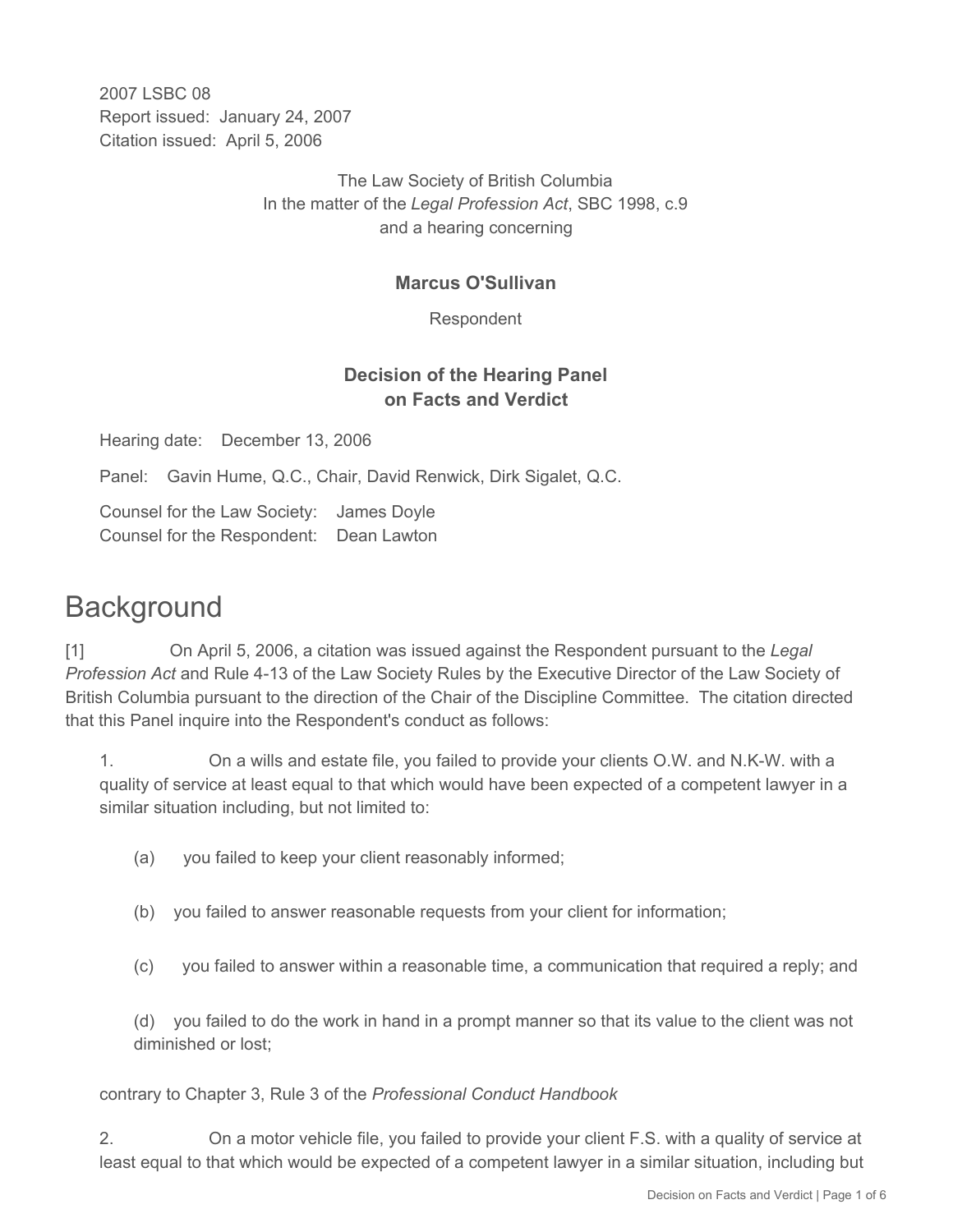not limited to:

- (a) you failed to keep your client reasonably informed;
- (b) you failed to answer reasonable requests from your client for information;
- (c) you failed to answer within a reasonable time a communication that required a reply;

(d) you failed to do the work in hand in a prompt manner so that its value to the client was not diminished or lost; and

(e) you failed to disclose all relevant information to the client, and candidly advise the client about the position of a matter, whether such disclosure or advice might reveal neglect or error by you;

contrary to Chapter 3, Rule 3 of the *Professional Conduct Handbook*

3. On a wills and estate file, you failed to provide your client R.H. with a quality of service at least equal to that which would have be expected of a competent lawyer in a similar situation including, but not limited to:

- (a) you failed to keep your client reasonably informed;
- (b) you failed to answer reasonable requests from your client for information;
- (c) you failed to answer within a reasonable time a communication that required a reply;

(d) you failed to do the work in hand in a prompt manner so that its value to the client was not diminished or lost;

contrary to Chapter 3, Rule 3 of the *Professional Conduct Handbook.*

[2] The requirements for service of this citation upon the Respondent, pursuant to Rule 4-15, were admitted by the Respondent.

#### **Agreed Statement of Facts**

[3] Counsel provided the Panel with an extensive Agreed Statement of Facts. In summary, the facts were as follows:

#### **Count 1**

1. O.W. and her sister N.K-W. were executrices named in the will of their father. The Respondent was retained by the sisters in December 2002 and was granted Power of Attorney as the sisters lived out of the jurisdiction. Some steps were taken by the Respondent between January and April 2003. In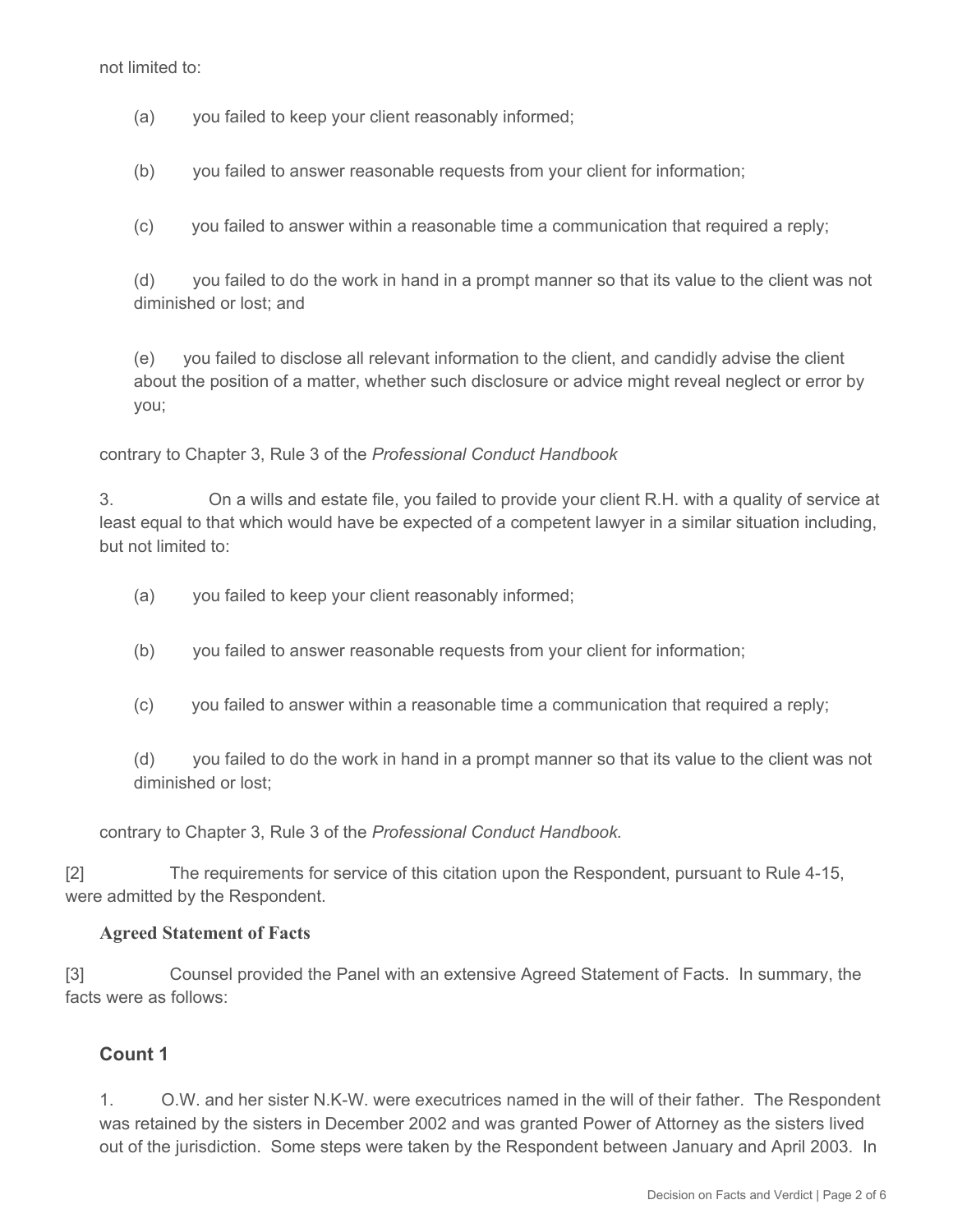June 2003 O.W. requested in writing an update from the Respondent. No response was received. Further updates were requested in August, 2003. No significant steps were taken from this date until March 2004, when the Respondent applied for, and obtained, an Order granting him Letters of Administration with Will Annexed. No steps were taken for the balance of 2004.

2. On December 31, 2004, the Respondent was suspended for failing to file his trust report, and in January 2005 O.W. filed a complaint with the Law Society.

3. The Law Society commenced inquiries of the Respondent with respect to his conduct in January 2005. Further inquiries were made in February and March 2005. While the Respondent was suspended, another member of the Law Society took some steps in the estate.

4. In March 2005, the Respondent replied to the Law Society, in effect admitting that he had not responded to inquiries from his client O.W.

5. It appeared no further steps were taken in the estate, and O.W. again wrote to the Law Society concerning the Respondent's response.

6. In July 2005, the Law Society wrote to the Respondent requesting further follow-up. Subsequent requests were made in August, and a response was received in September. In October 2005, the Law Society again wrote to the Respondent. In the interim, the Respondent advised that he suffered a health problem but in November indicated he would provide a response. The Law Society subsequently arranged for the pick-up of the Respondent's file.

# **Count 2**

7. F.S. retained the Respondent in July 2002 to conduct on her behalf an action arising as a result of a motor vehicle accident. At the time F.S. was living out of the jurisdiction. At the time of the retainer, a trial was scheduled for September 2002. By consent, the trial was adjourned to July 2003, with documents to be delivered within a stated period.

8. In October 2002, the Defendant applied for an Order striking out the pleadings for failure to produce the documents and to respond to certain Interrogatories. An Order was made by the presiding Master requiring a response to the Interrogatories, amongst other things, failing which, the Plaintiff's case was to be dismissed.

9. In November 2002, the Respondent provided some material, which defence counsel viewed as not complying with the Order. As a result, defence counsel advised the Respondent that he would be seeking to have the matter struck. In December 2002, defence counsel obtained a dismissal and sought to recover costs. Subsequently, in December 2002, the Respondent advised defence counsel he would seek to set aside the dismissal, though it appears no steps were taken. In March 2003, F.S., unaware that the claim had been dismissed, provided certain documents to the Respondent. The Respondent communicated with F.S. in May 2003, but without revealing the status of the litigation.

10. There was further communication between the Respondent and defence counsel in December 2003, but in April 2004, defence counsel advised the Respondent that he had not received a response to the December communication and, as a result, he was scheduling a taxation.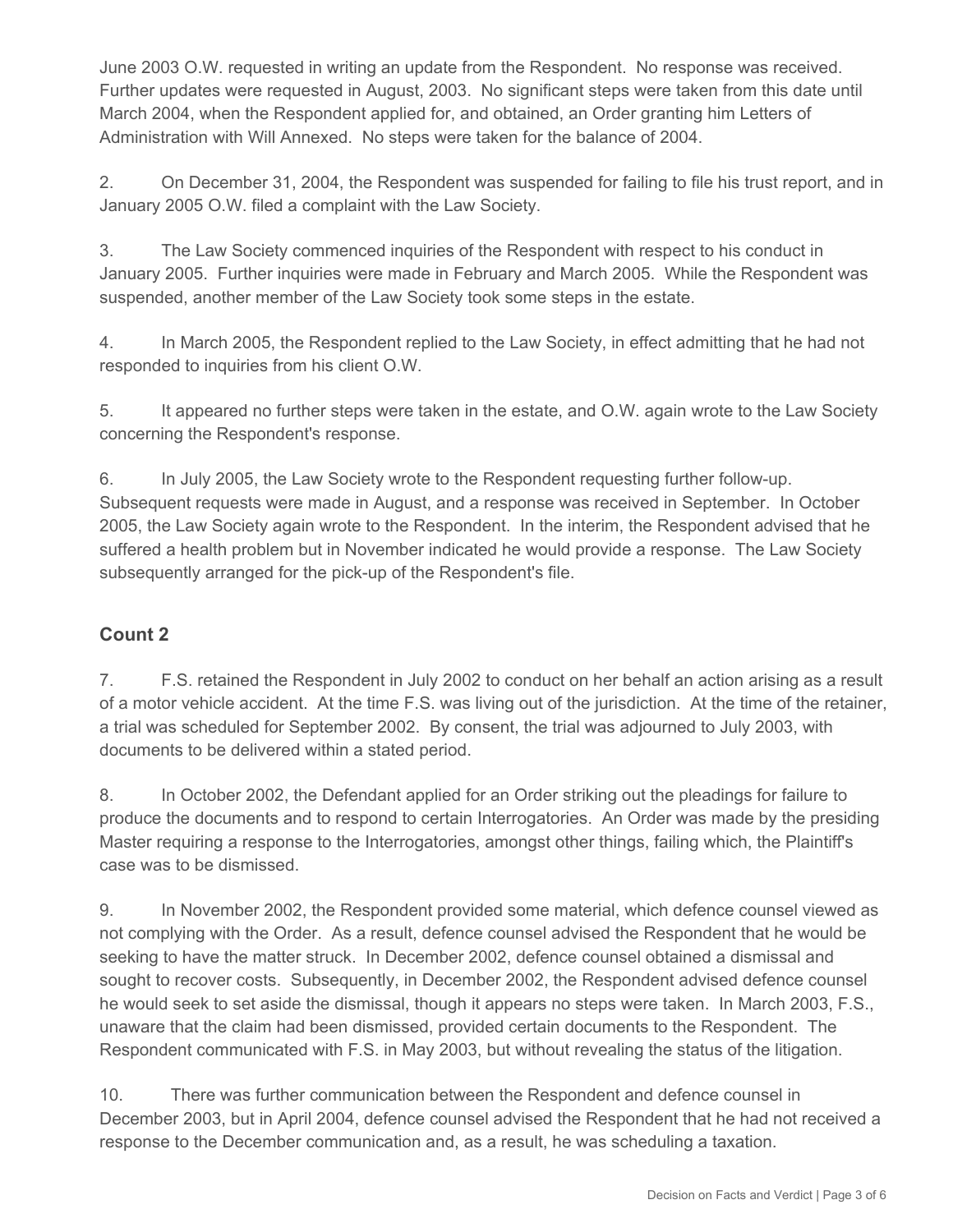11. In June 2004, defence counsel confirmed that he had received a call from the Respondent wherein the Respondent indicated he had instructions to apply to set aside the dismissal and that the matter would be scheduled in August.

12. As no materials were received by defence counsel, he served a notice of motion seeking an Order confirming that the claim had been dismissed.

13. Defence counsel wrote further in July and August but did not receive a response, as a result of which, the motion was scheduled for August 2004, though it was adjourned to September and then generally, due to the Respondent's health problems.

14. In January 2005, defence counsel rescheduled the matter, as he had not heard from the Respondent, though the matter was again adjourned, it appears at the request of the Respondent, to March.

15. In March 2005, a notice of motion was filed seeking a declaration that there had been compliance with the Master's Order. Affidavits were filed in support of that, including the Respondent's Affidavit, which, in part, contained an admission that the Respondent was largely responsible for the delay. This motion was dismissed. A complaint was filed with the Law Society. A response was sought and obtained by the Law Society, which contained an admission that the Respondent was responsible for the delays. Further inquiries were made by the Law Society with some response that was viewed by the Law Society as inadequate.

# **Count 3**

16. M.H. died in December 2003, and the Respondent was appointed as executor under the will. In January, some accounts were paid, though other accounts remained unpaid. Further payments were made later in the year and, in July 2004, the Respondent sent a notice to the beneficiaries of his intention to apply for probate. No further steps were taken until May 2005, when one of the beneficiaries wrote to the Respondent making inquiries.

17. In June 2005, 18 months after the death, the Respondent applied for a wills search. Probate was applied for but was rejected by the Registry. A complaint was filed with the Law Society in June 2005, and the Law Society made inquiries of the Respondent. In response, the Respondent admitted that he had not responded to the beneficiaries, despite their requests. The Law Society sought further details, though no response was received except a voicemail message that the Respondent was suffering from health problems. In November 2005, the Respondent advised he was back in the office, and the Law Society requested his file for review. A further response was requested but not received.

[4] By way of the Agreed Statement of Facts, the Panel was provided with some further background information with respect to the Respondent, who had suffered from difficult medical problems for some time, including depression and chronic heart disease. The Respondent, as a result, has decided that he would retire from practice on December 31, 2006.

[5] A custodian was appointed on December 7, 2006. Other counsel has assumed conduct of the litigation, and the estates are in the process of being wound up, apparently to the satisfaction of the clients.

[6] Chapter 3, Rule 3 of the *Professional Conduct Handbook* requires that lawyers meet a quality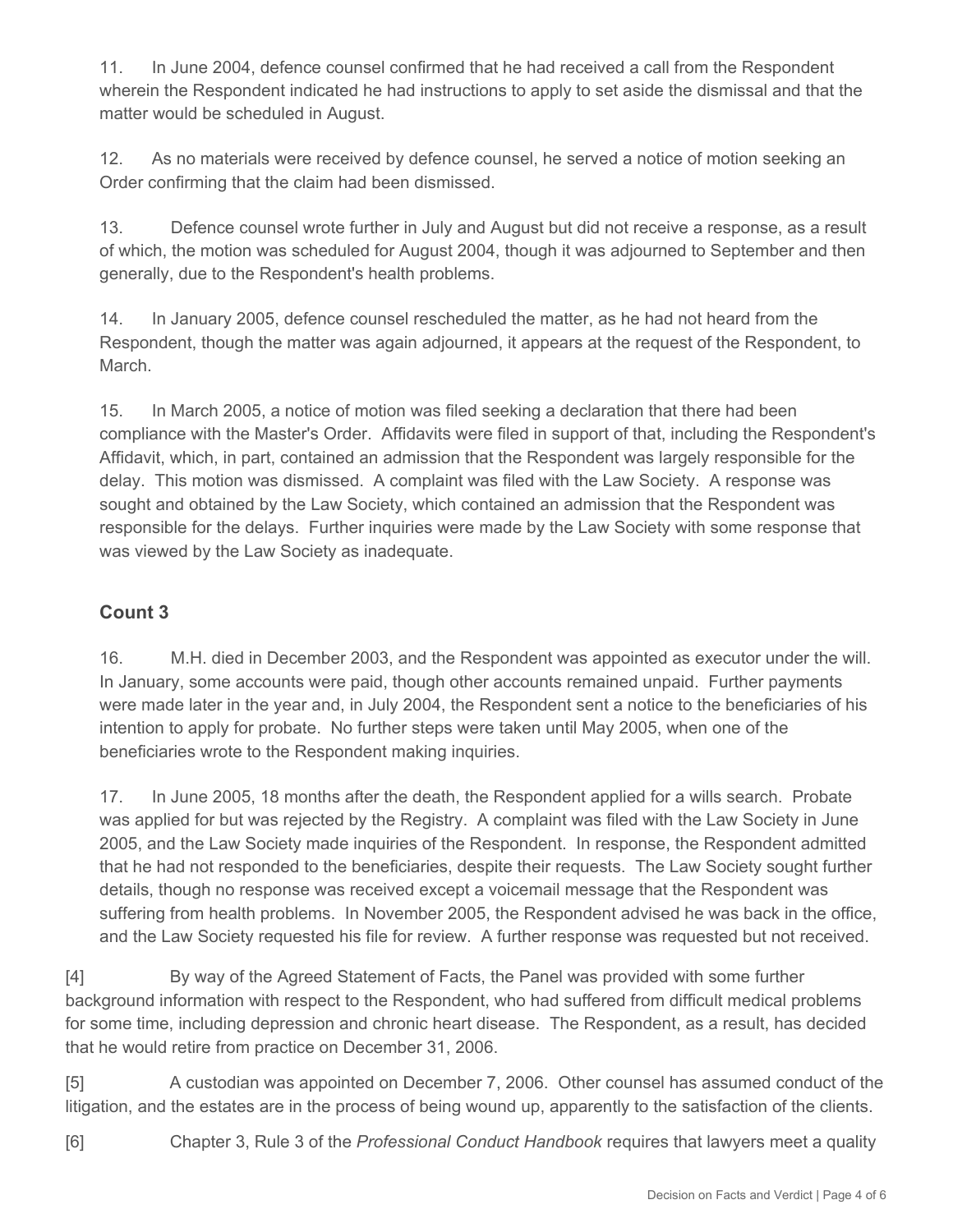of service equivalent to a competent lawyer in a similar situation. It goes on to particularize ways that that service can be measured by examining, amongst other things, the level of communication with the lawyer's client including responding to the client's requests for information, responding to communications, and performing services in a prompt manner.

[7] The Respondent admitted that, contrary to Chapter 3, Rule 3 of the *Professional Conduct Handbook*, he:

(a) failed to provide his clients O.W. and N.K-W. with a quality of service at least equal to that which would have been expected of a competent lawyer in a similar situation including, but not limited to:

i. failing to keep his client reasonably informed;

 ii. failing to answer reasonable requests from his client for information;

iii. failing to answer within a reasonable time, a communication that required a reply; and

 iv. failing to do the work in hand in a prompt manner so that its value to the client was not diminished or lost.

(b) failed to provide his client F.S. with a quality of service at least equal to that which would be expected of a competent lawyer in a similar situation, including but not limited to:

i. failing to keep his client reasonably informed;

 ii. failing to answer reasonable request from his client for information;

 iii. failing to answer within a reasonable time a communication that required a reply;

 iv. failing to do the work in hand in a prompt manner so that its value to the client was not diminished or lost; and

 v. failing to disclose all relevant information to the client, and candidly advise the client about the position of the matter, whether such disclosure or advice might reveal neglect or error by him.

(c) failed to provide his client R.H. with a quality of service at least equal to that which would be expected of a competent lawyer in a similar situation including, but not limited to:

i. failing to keep his client reasonably informed;